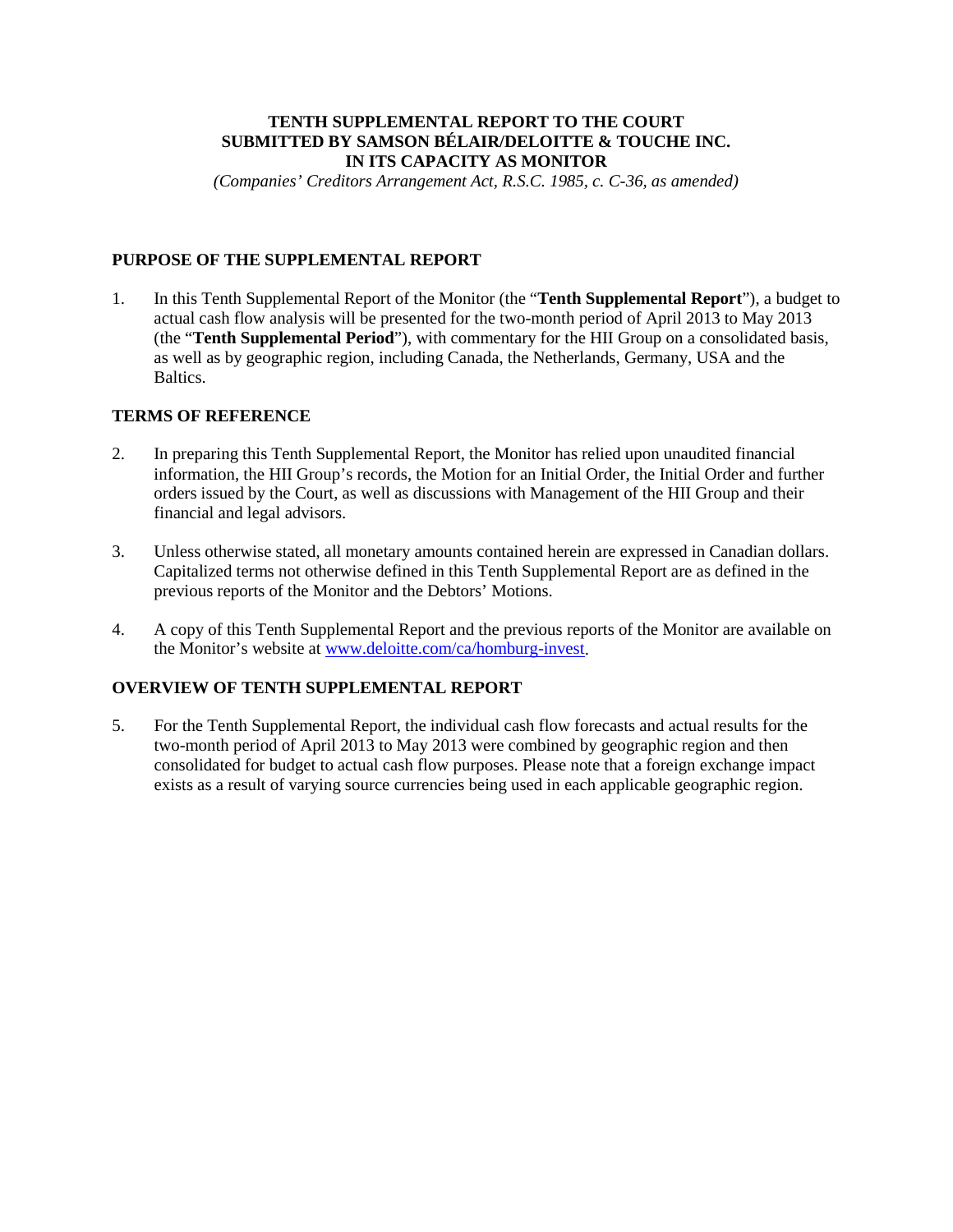## **HII GROUP CONSOLIDATED BUDGET TO ACTUAL CASH FLOW ANALYSIS**

6. The following is the budget to actual cash flow analysis for the Tenth Supplemental Period for the HII Group, which consists of Canada, the Netherlands, Germany, USA and the Baltics:

**Budget to Actual Cash Flow Summary April to May 2013 HII Group Consolidated**

| (C\$000)                        | For the 2-month period of April to May 2013 |               |                 |
|---------------------------------|---------------------------------------------|---------------|-----------------|
|                                 | <b>Actual</b>                               | <b>Budget</b> | <b>Variance</b> |
| <b>Cash Inflow</b>              |                                             |               |                 |
| Rent                            | 17,290                                      | 10,957        | 6,333           |
| Other receipts                  | 3.604                                       | 808           | 2,796           |
| Proceeds of sale                | 4,021                                       | 2,393         | 1,628           |
| <b>Total Cash Inflow</b>        | 24,915                                      | 14,158        | 10,757          |
| <b>Cash Outflow</b>             |                                             |               |                 |
| Payroll                         | 507                                         | 468           | (39)            |
| <b>Taxes</b>                    | 2,478                                       | 1,391         | (1,087)         |
| Mortgage principal and interest | 16,153                                      | 13,954        | (2, 199)        |
| <b>Operating expenses</b>       | 3,886                                       | 3,850         | (36)            |
| <b>Professional fees</b>        | 7,354                                       | 11,419        | 4,065           |
| Capital expenditures            | 17                                          | 5             | (12)            |
| Other expenditures              | 10,100                                      | 127           | (9, 973)        |
| <b>Total Cash Outflow</b>       | 40,495                                      | 31,214        | (9, 281)        |
| <b>Net Cash Flow</b>            | (15, 580)                                   | (17,056)      | 1,476           |
| <b>Opening Cash Balance</b>     | 139,678                                     | 139,678       |                 |
| Add: Net Cash Flow              | (15,580)                                    | (17,056)      | 1,476           |
| Add: FX Impact                  | (262)                                       |               | (262)           |
| <b>Ending Cash Balance</b>      | 123,836                                     | 122,622       | 1,214           |
| <b>Cash Balance per Bank</b>    | 123,836                                     |               |                 |

### HII Group consolidated budget to actual cash flow commentary

7. Total cash inflows for the HII Group were \$24,915K for the period noted, while total cash outflows were \$40,495K, which resulted in a negative net cash flow of \$15,580K compared to a negative budgeted net cash flow of \$17,056K.

# Opening cash balances

8. The opening cash balances for each region as at April 1, 2013 reflect the allocated balances reflected in the Ninth Supplemental Report prior to applying the impact of foreign exchange and other transactions. As such, the HII Group consolidated opening cash balance will differ from the Ninth Supplemental Report's ending cash by the amount allocated to foreign exchange and other transactions listed in the Ninth Supplemental Report.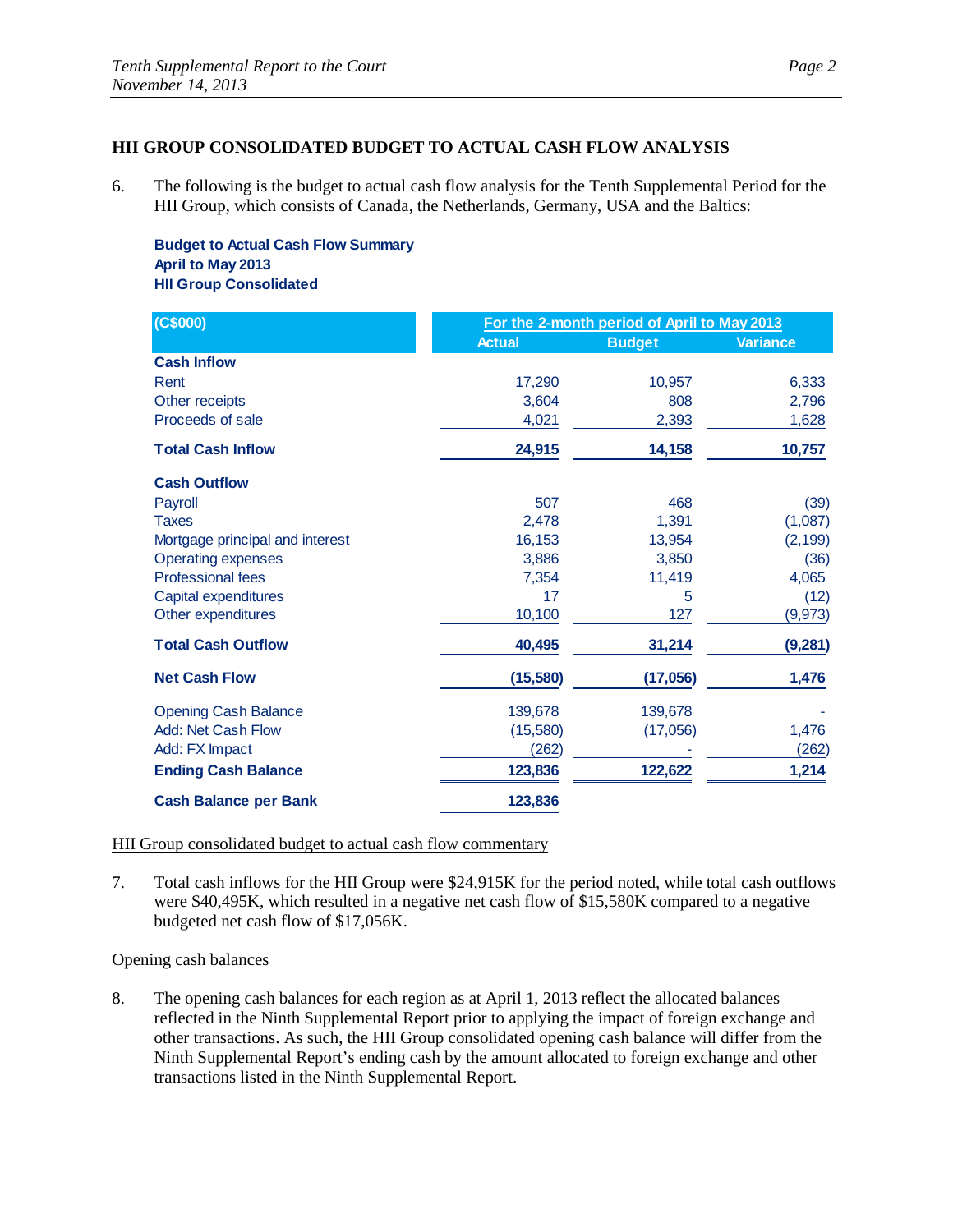- 9. In order to provide a direct comparison, actual and budgeted transactions for each region have been converted at the relevant closing exchange rate as May 31, 2013.
- 10. As a result of the negative net cash flows of \$15,580K and after taking into consideration a cumulative foreign exchange impact of negative \$262K, which was not allocated regionally as at May 31, 2013, the opening cash balance of \$139,678K as at April 1, 2013 decreased to \$123,836K as at May 31, 2013.
- 11. A detailed explanation of the global cash inflow and outflow variances is presented on a regional basis. Accordingly, please refer to each of the regional budget to actual cash flow analyses performed in the upcoming sections for additional information.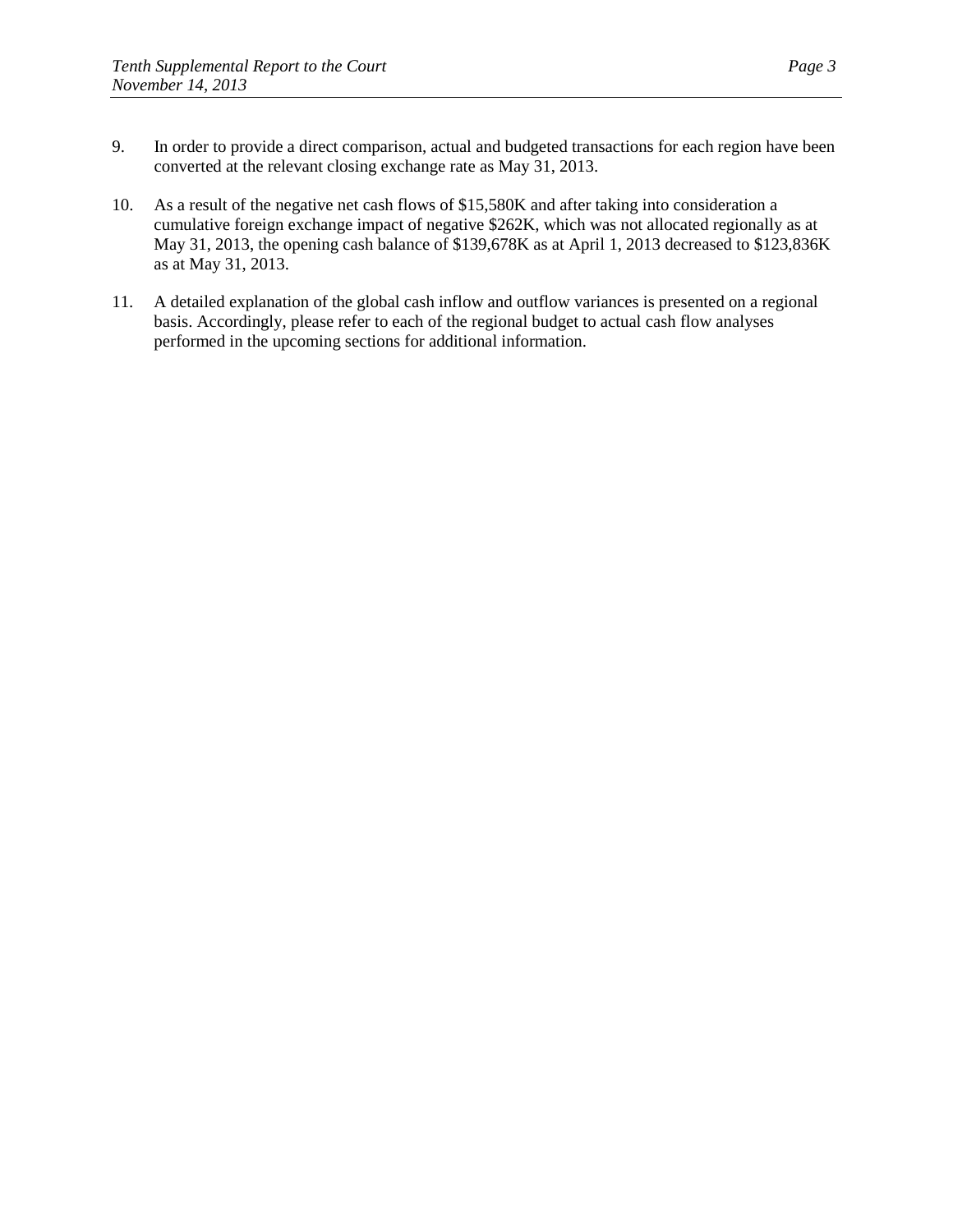#### **CANADA CONSOLIDATED BUDGET TO ACTUAL CASH FLOW ANALYSIS**

12. The following is the consolidated budget to actual cash flow analysis for the Tenth Supplemental Period for Canada:

**Budget to Actual Cash Flow Summary April to May 2013 Canada**

| (C\$000)                        | For the 2-month period of April to May 2013 |               |                 |
|---------------------------------|---------------------------------------------|---------------|-----------------|
|                                 | <b>Actual</b>                               | <b>Budget</b> | <b>Variance</b> |
| <b>Cash Inflow</b>              |                                             |               |                 |
| Rent                            | 8                                           |               | 8               |
| Other receipts                  | 3,023                                       | 808           | 2,215           |
| Proceeds of sale                | 4,021                                       | 2,393         | 1,628           |
| <b>Total Cash Inflow</b>        | 7,052                                       | 3,201         | 3,851           |
| <b>Cash Outflow</b>             |                                             |               |                 |
| Payroll                         | 507                                         | 468           | (39)            |
| <b>Taxes</b>                    | 124                                         | 51            | (73)            |
| Mortgage principal and interest | 9,461                                       |               | (9,461)         |
| <b>Operating expenses</b>       | 445                                         | 702           | 257             |
| <b>Professional fees</b>        | 7,056                                       | 11,369        | 4,313           |
| Capital expenditures            |                                             | 5             | 5               |
| Other expenditures              | 1,013                                       | 127           | (886)           |
| <b>Total Cash Outflow</b>       | 18,606                                      | 12,722        | (5,884)         |
| <b>Net Cash Flow</b>            | (11, 554)                                   | (9,521)       | (2,033)         |
| <b>Opening Cash Balance</b>     | 121,708                                     | 121,708       |                 |
| Add: Net Cash Flow              | (11, 554)                                   | (9,521)       | (2,033)         |
| <b>Ending Cash Balance</b>      | 110,154                                     | 112,187       | (2,033)         |

#### Canada consolidated budget to actual cash flow commentary

- 13. Total cash inflows for Canada were \$7,052K during the Tenth Supplemental Period, while total cash outflows were \$18,606K, which resulted in a negative net cash flow of \$11,554K compared to a negative budgeted net cash flow of \$9,521K.
- 14. As a result of the negative net cash flow of \$11,554K, the opening cash balance of \$121,708K at April 1, 2013 decreased to \$110,154K as at May 31, 2013.
- 15. The Monitor's comments on the consolidated cash inflow and outflow variances for Canada for the Tenth Supplemental Period are as follows: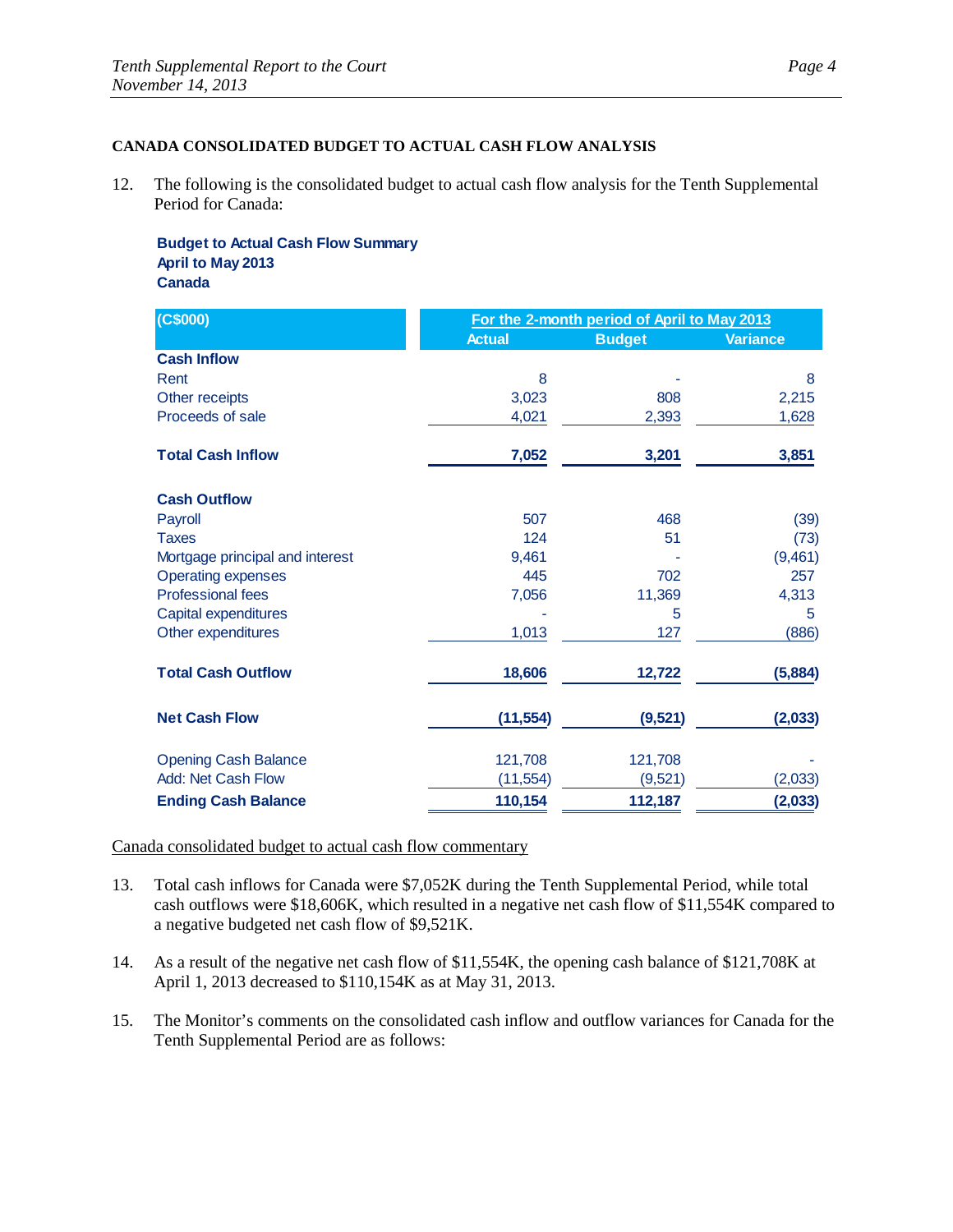- 16. Rent receipts of \$8K were received compared to a budgeted amount of nil resulting in a favorable variance of \$8K. The favorable variance is mainly due to the receipt of unbudgeted rental revenues.
- 17. Other receipts of \$3,023K were received compared to a budgeted amount of \$808K resulting in a favorable variance of \$2,215K. The favorable variance mainly relates to the unbudgeted receipt of \$1,000K from Catalyst as a partial contribution towards HII's costs incurred in relation to negotiating and entering into the Restated Catalyst Support Agreement and to the receipt of unbudgeted GST refunds.
- 18. Proceeds of sale of \$4,021K were received compared to budgeted receipts of \$2,393K, resulting in a favorable variance of \$1,628K. The favorable variance is mainly due to the unbudgeted sale of Homco 83's (Northumberland) mortgage free units for \$1,257K, the sale of one mortgage free unit of Castello for \$123K and the unbudgeted sale of 3 parking stalls at Club St-Denis for \$115K.

- 19. Payroll expenses were \$507K compared to a budgeted amount of \$468K, resulting in an unfavorable variance of \$39K. The unfavorable variance of \$39K is mainly due to timing.
- 20. Taxes were \$124K compared to a budgeted amount of \$51K, resulting in an unfavorable variance of \$73K. The unfavorable variance of \$73K is mainly due to timing.
- 21. Mortgage principal and interest charges of \$9,461K were incurred, compared to a budgeted amount of nil for the same period, resulting in an unfavorable variance of \$9,461K. This outflow is mainly related the payment of the mortgage principal and interest charges following the sale of CP. An unfavorable variance of \$9,461K has occurred since this expense was budgeted in the previous period.
- 22. Operating expenses were \$445K compared to a budgeted amount of \$702K resulting in a favorable variance of \$257K. The favorable variance of \$257K is mainly due to lower than expected operating expenses.
- 23. Professional fees were \$7,056K, compared to a budgeted amount of \$11,369K, which resulted in a favorable variance of \$4,313K. This favorable variance is mainly due to timing as payments were remitted in subsequent periods.
- 24. Other expenditures were \$1,013K compared to a budgeted amount of \$127K, resulting in an unfavorable variance of \$886K. The unfavorable variance of \$886K mainly relates to the unexpected payment of \$491K resulting from the Cominar Global Settlement, as well as an amount of \$519K for funding of the Baltics that was budgeted in a previous period.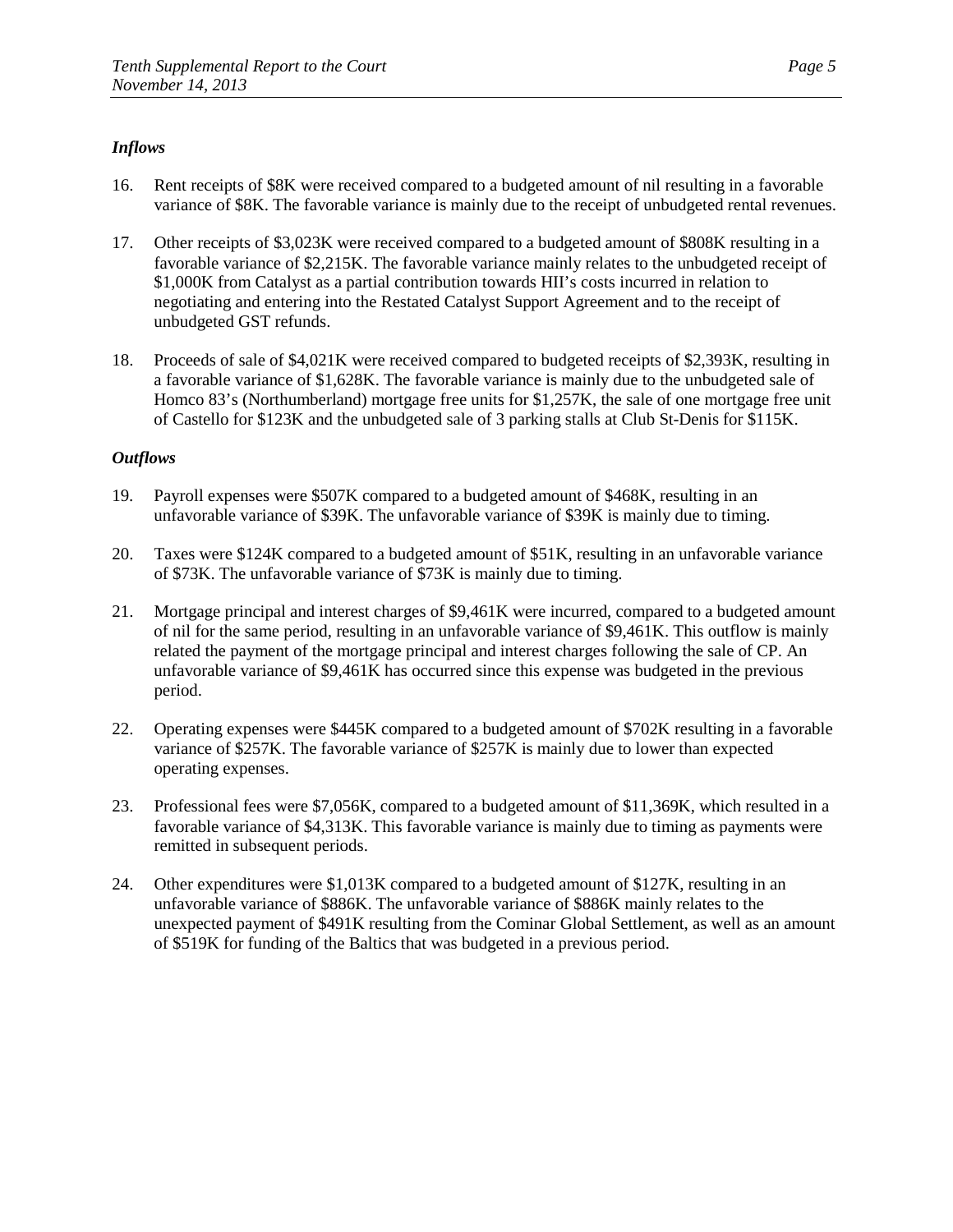# **THE NETHERLANDS CONSOLIDATED BUDGET TO ACTUAL CASH FLOW ANALYSIS**

25. The following is the consolidated budget to actual cash flow analysis for the Tenth Supplemental Period for the Netherlands:

**Budget to Actual Cash Flow Summary April to May 2013 The Netherlands**

| (C\$000)                                                          | For the 2-month period of April to May 2013 |                         |          |
|-------------------------------------------------------------------|---------------------------------------------|-------------------------|----------|
|                                                                   | <b>Actual</b>                               | <b>Budget</b>           | Variance |
| <b>Cash Inflow</b>                                                |                                             |                         |          |
| Rent                                                              | 5,161                                       | 3,560                   | 1,601    |
| Other receipts                                                    | 26                                          |                         | 26       |
| Proceeds of sale                                                  |                                             |                         |          |
| <b>Total Cash Inflow</b>                                          | 5,187                                       | 3,560                   | 1,627    |
| <b>Cash Outflow</b>                                               |                                             |                         |          |
| Payroll                                                           |                                             |                         |          |
| Taxes                                                             | 187                                         | 244                     | 57       |
| Mortgage principal and interest                                   | 2,021                                       | 4,327                   | 2,306    |
| <b>Operating expenses</b>                                         | 1,086                                       | 1,297                   | 211      |
| <b>Professional fees</b>                                          | 231                                         |                         | (231)    |
| Capital expenditures                                              |                                             |                         |          |
| Other expenditures                                                | 732                                         |                         | (732)    |
| <b>Total Cash Outflow</b>                                         | 4,257                                       | 5,868                   | 1,611    |
| <b>Net Cash Flow</b>                                              | 930                                         | (2, 308)                | 3,238    |
| <b>Opening Cash Balance</b>                                       | 7,191                                       | 7,191                   |          |
| Add: Net Cash Flow                                                | 930                                         | (2,308)                 | 3,238    |
| <b>Ending Cash Balance</b>                                        | 8,121                                       | 4,883                   | 3,238    |
| Conversion rate used (Opening balance)                            | 1.3042 as at 03/31/2013                     |                         |          |
| Conversion rate used: (Closing balance)<br>Source: Bank of Canada |                                             | 1.3427 as at 05/31/2013 |          |

#### The Netherlands consolidated budget to actual cash flow commentary

- 26. Total cash inflows for the Netherlands were \$5,187K for the Tenth Supplemental Period, while total cash outflows were \$4,257K, which resulted in a positive net cash flow of \$930K compared to a budgeted negative net cash flow of \$2,308K.
- 27. As a result of the positive net cash flow of \$930K, the opening cash balance of \$7,191K at April 1, 2013 increased to \$8,121K as at May 31, 2013.
- 28. The Monitor's comments on the consolidated cash inflow and outflow variances for the Netherlands for the Tenth Supplemental Period are as follows: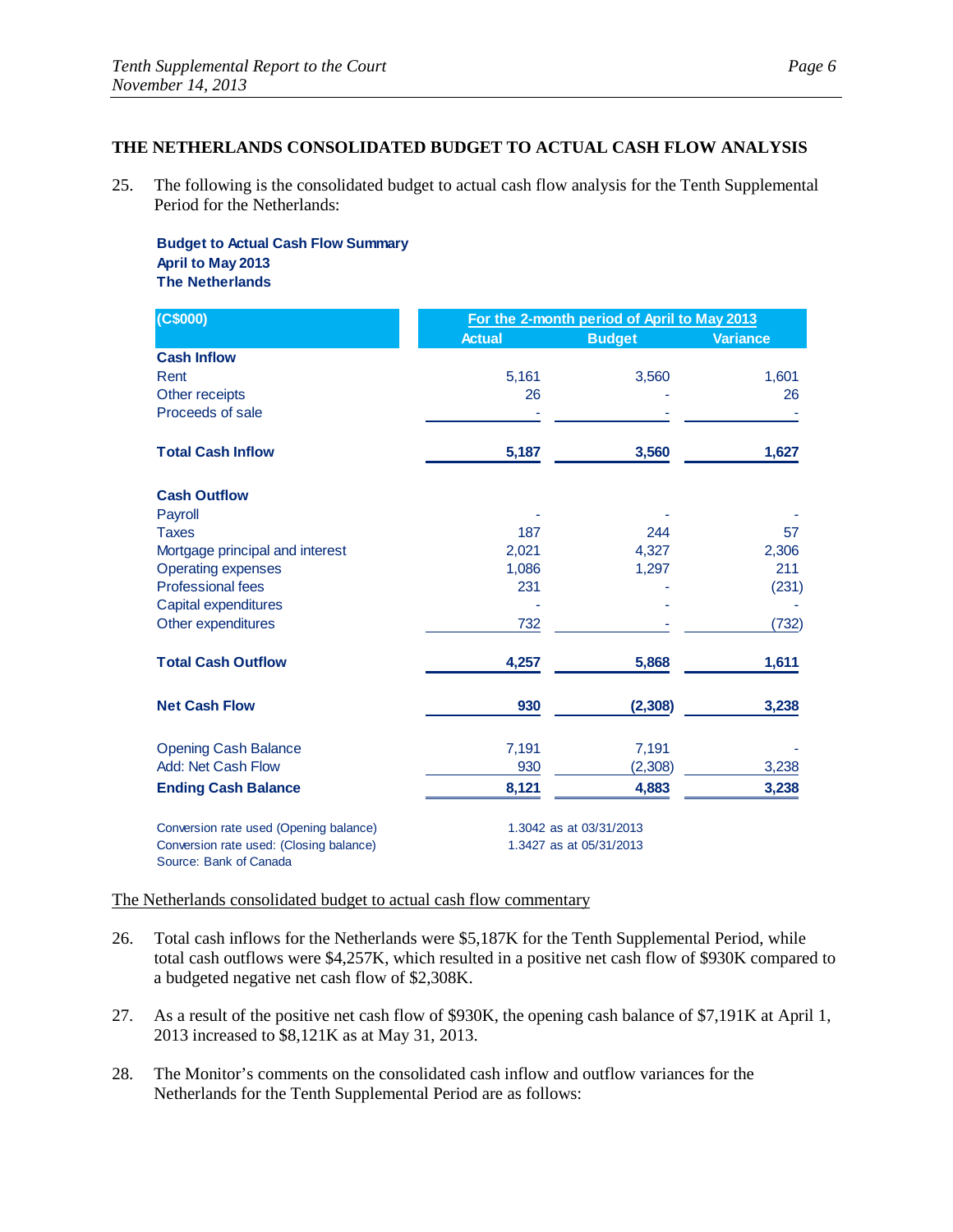- 29. Rent of \$5,161K was received compared to a budgeted amount of \$3,560K, resulting in a favorable variance of \$1,601K. The favorable variance of \$1,601K is primarily due to timing, as rent was budgeted to be received in regular monthly installments while certain tenants pay rent on a quarterly basis in accordance with their lease agreements.
- 30. Other receipts of \$26K were received compared to budgeted other receipts of nil, resulting in a favorable variance of \$26K. The other receipts mainly consist of the receipt of unbudgeted tax refunds.

- 31. Taxes were \$187K compared to a budgeted amount of \$244K, resulting in a favorable variance of \$57K. The favorable variance of \$57K is mainly due to timing.
- 32. Mortgage principal and interest charges totaling \$2,021K were incurred, compared to \$4,327K budgeted for the same period, resulting in a favorable variance of \$2,306K. The favorable variance of \$2,306K is mainly due to timing and the fact that some payments are budgeted on a quarterly basis whereas the mortgage principal and interest payments are made on a monthly basis. In addition, certain of the homcos in the Netherlands are bankrupt, and therefore are not currently paying their mortgage principal and interest charges.
- 33. Operating expenses were \$1,086K compared to a budgeted amount of \$1,297K resulting in a favorable variance of \$211K. This favorable variance of \$211K is mainly due to lower than expected operating expenses.
- 34. Professional fees were \$231K compared to a budgeted amount of nil, resulting in a negative variance of \$231K. This negative variance of \$231K is mainly due to the payment of unbudgeted non-CCAA related professional fees.
- 35. Other expenditures were \$732K, compared to a budgeted amount of nil resulting in an unfavorable variance of \$732K. This unfavorable variance is mainly due to the bankruptcy filings of Homco 76 and Homco 142 and related unbudgeted transfer of funds to the appointed trustees' trust account. The transfer of funds from Homco 76 (\$272K) to the trustee's trust account was made following the receipt of an unbudgeted reimbursement of VAT while the transfer of funds from Homco 142 (\$458K) represents the required transfer of the remaining funds of the company to its appointed trustee's trust account. The remaining variance of \$2K represents unbudgeted miscellaneous expenses.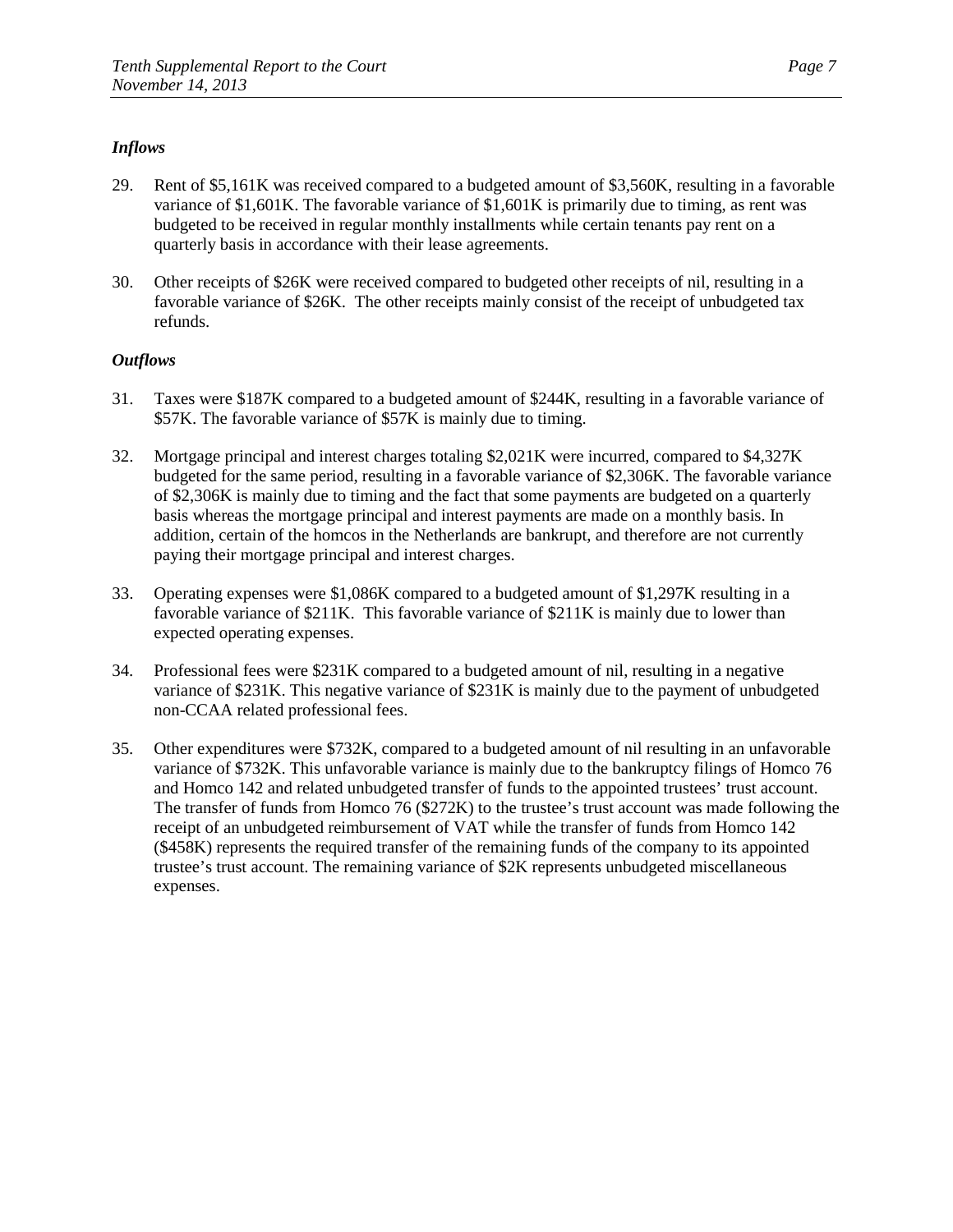### **GERMANY CONSOLIDATED BUDGET TO ACTUAL CASH FLOW ANALYSIS**

36. The following is the consolidated budget to actual cash flow analysis for the Tenth Supplemental Period for Germany:

**Budget to Actual Cash Flow Summary April to May 2013 Germany**

| (C\$000)                               | For the 2-month period of April to May 2013 |                         |                 |
|----------------------------------------|---------------------------------------------|-------------------------|-----------------|
|                                        | <b>Actual</b>                               | <b>Budget</b>           | <b>Variance</b> |
| <b>Cash Inflow</b>                     |                                             |                         |                 |
| Rent                                   | 11,050                                      | 2,263                   | 8,787           |
| Other receipts                         |                                             |                         |                 |
| Proceeds of sale                       |                                             |                         |                 |
| <b>Total Cash Inflow</b>               | 11,050                                      | 2,263                   | 8,787           |
| <b>Cash Outflow</b>                    |                                             |                         |                 |
| Payroll                                |                                             |                         |                 |
| <b>Taxes</b>                           | 1,928                                       | 749                     | (1, 179)        |
| Mortgage principal and interest        | 1,544                                       | 6,593                   | 5,049           |
| <b>Operating expenses</b>              | 387                                         | 188                     | (199)           |
| <b>Professional fees</b>               | 22                                          |                         | (22)            |
| Capital expenditures                   |                                             |                         |                 |
| Other expenditures                     | 8,143                                       |                         | (8, 143)        |
| <b>Total Cash Outflow</b>              | 12,024                                      | 7,530                   | (4, 494)        |
| <b>Net Cash Flow</b>                   | (974)                                       | (5,267)                 | 4,293           |
| <b>Opening Cash Balance</b>            | 2,914                                       | 2,914                   |                 |
| Add: Net Cash Flow                     | (974)                                       | (5,267)                 | 4,293           |
| <b>Ending Cash Balance</b>             | 1,940                                       | (2, 353)                | 4,293           |
| Conversion rate used (Opening balance) |                                             | 1.3042 as at 03/31/2013 |                 |
| Coversion rate used: (Closing balance) |                                             | 1.3427 as at 05/31/2013 |                 |
| Source: Bank of Canada                 |                                             |                         |                 |

37. The German budget to actual cash flow analysis is composed of all German properties. HII's ownership in Moto is 93%, through the direct ownership of Valbonne 5, which is fully owned by Homco 110. Consistent with prior reports, for the purposes of the German consolidated budget to actual cash flow analysis and commentary contained within, no adjustment was made to the budgeted cash flows, or actual cash balances, to reflect HII's 93% ownership in Moto since the cash flow budgets and actuals take into account the cash flows of Homco 110 as a whole. Any references made to the H110 structure is to be considered as the consolidated position of Moto, Valbonne 5 and H110.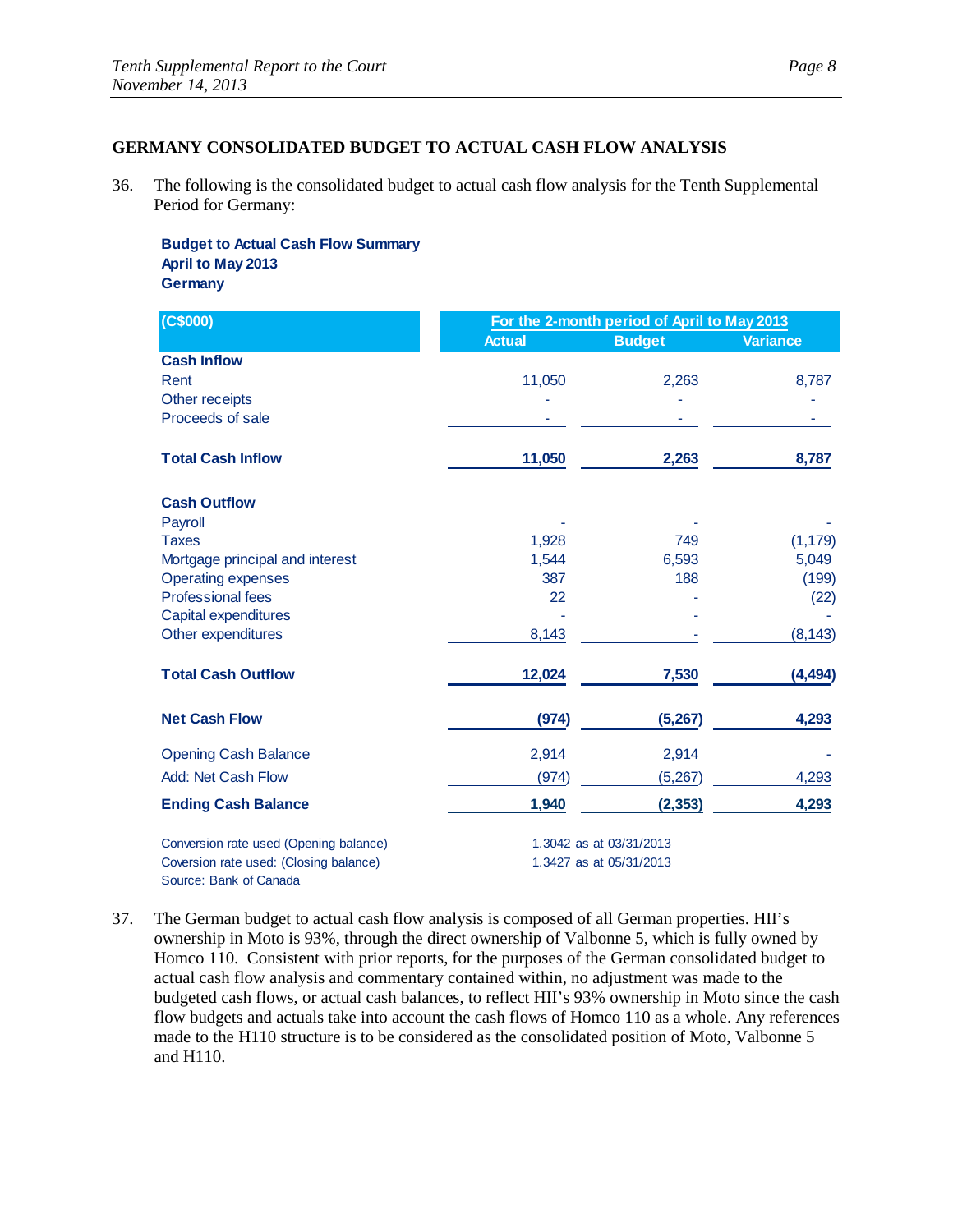### Mortgage debt

38. As discussed in the Fourth Supplemental Report, one of the lenders of Homco 110 requested that excess cash received in the operating account be applied against its mortgage debt balance. As at May 31, 2013, the net mortgage balance is still at  $\epsilon$ (26,000)K.

#### Germany consolidated budget to actual cash flow commentary

- 39. Total cash inflows for Germany were \$11,050K for the Tenth Supplemental Period, while total cash outflows were \$12,024K, which resulted in a negative net cash flow of \$974K compared to a budgeted negative net cash flow of \$5,267K.
- 40. As a result of the negative net cash flow of \$974K, the opening cash balance of \$2,914K at April 1, 2013 decreased to \$1,940K as at May 31, 2013.
- 41. The Monitor's comments on the consolidated cash inflow and outflow variances for Germany for the Tenth Supplemental Period are as follows:

### *Inflows*

- 42. Rent of \$11,050K was received compared to a budgeted amount of \$2,263K, resulting in a favorable variance of \$8,787K. The variance is mainly due to timing as the rent receipts for Homco 110 are budgeted on a quarterly basis whereas rent receipts are received on a monthly basis.
- 43. In order to earn interest income on excess funds contained in Homco 110's operating accounts, cash transfers are regularly made to and from the operating bank accounts into short-term term deposits. These cash movements are captured in the other receipts and other expenditures line items. As a result of this form of cash management, other receipts of nil and other expenditures of \$8,143K mainly consist of cash transfers to/from term deposits. These funds are generally taken from the rent proceeds in order to be invested. These investments are classified as other receipts when they mature and the balances are remitted back to Homco 110.

- 44. Taxes of \$1,928K were paid compared to a budgeted amount of \$749K, resulting in an unfavorable variance of \$1,179K. The unfavorable variance is mainly attributable to certain tax payments which were budgeted in future periods and other timing variances.
- 45. Combined mortgage principal and interest payments of \$1,544K were made, compared to a budgeted amount of \$6,593K, resulting in a favorable variance of \$5,049K. The variance is mainly due to timing as the mortgage principal and interest payments for Homco 110 are budgeted on a monthly basis whereas payments are made on a quarterly basis.
- 46. Operating expenses were \$387K compared to a budgeted amount of \$188K, resulting in an unfavorable variance of \$199K, which was mainly due to timing.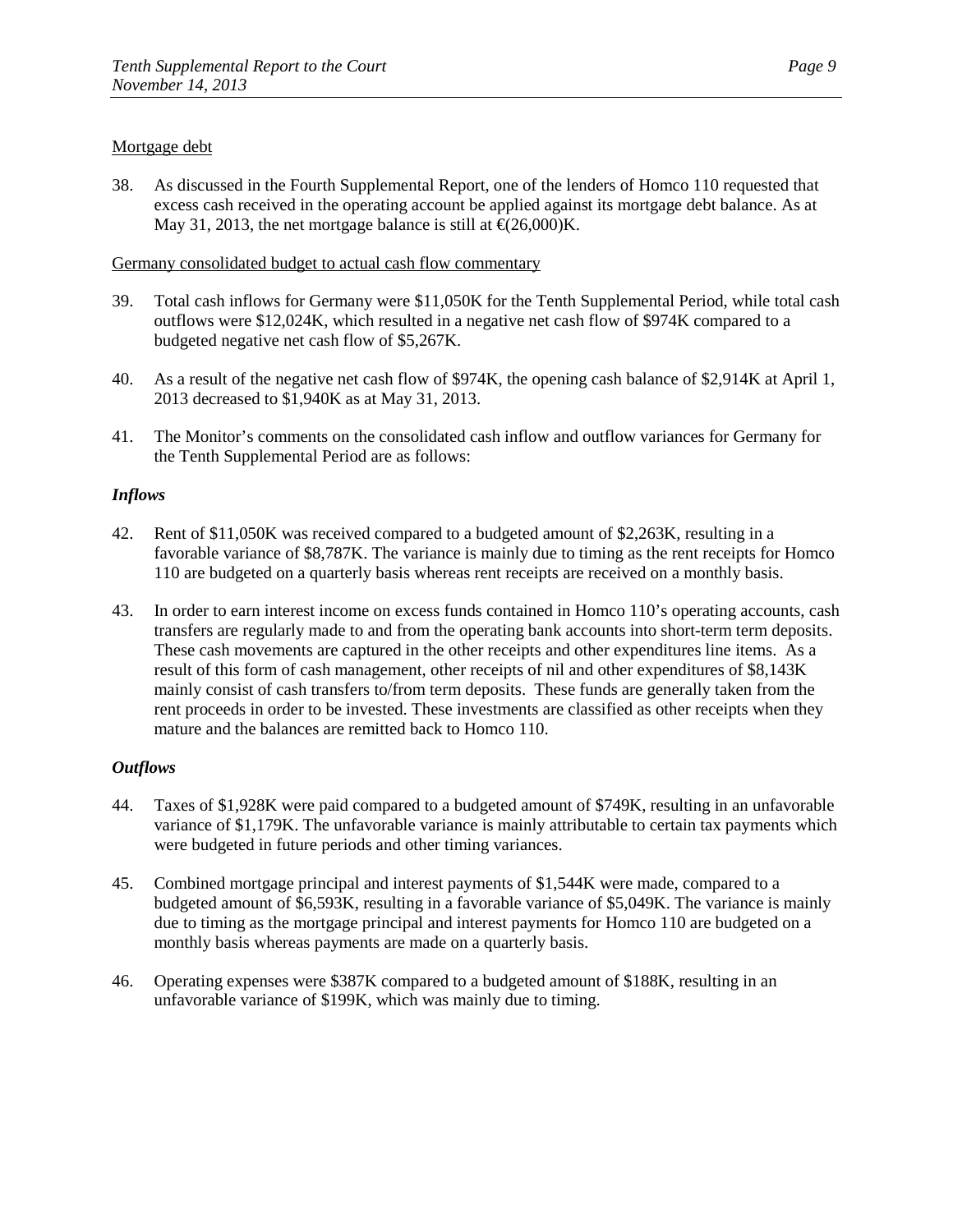### **USA CONSOLIDATED BUDGET TO ACTUAL CASH FLOW ANALYSIS**

47. The following table presents the consolidated budget to actual cash flow analysis for the Tenth Supplemental Period for the USA:

**Budget to Actual Cash Flow Summary April to May 2013 USA**

| (C\$000)                                 | For the 2-month period of April to May 2013 |                         |                 |
|------------------------------------------|---------------------------------------------|-------------------------|-----------------|
|                                          | <b>Actual</b>                               | <b>Budget</b>           | <b>Variance</b> |
| <b>Cash Inflow</b>                       |                                             |                         |                 |
| Rent                                     | 461                                         | 470                     | (9)             |
| Other receipts                           | 36                                          |                         | 36              |
| Proceeds of sale                         |                                             |                         |                 |
| <b>Total Cash Inflow</b>                 | 497                                         | 470                     | 27              |
| <b>Cash Outflow</b>                      |                                             |                         |                 |
| Payroll                                  |                                             |                         |                 |
| <b>Taxes</b>                             |                                             | 160                     | 160             |
| Mortgage principal and interest          | 93                                          | 82                      | (11)            |
| <b>Operating expenses</b>                | 322                                         | 235                     | (87)            |
| <b>Professional fees</b>                 | 30                                          | 18                      | (12)            |
| Capital expenditures                     |                                             |                         |                 |
| Other expenditures                       |                                             |                         |                 |
| <b>Total Cash Outflow</b>                | 445                                         | 495                     | 50              |
| <b>Net Cash Flow</b>                     | 52                                          | (25)                    | 77              |
| <b>Opening Cash Balance</b>              | 2,323                                       | 2,323                   |                 |
| Add: Net Cash Flow                       | 52                                          | (25)                    | 77              |
| <b>Ending Cash Balance</b>               | 2,375                                       | 2,298                   | 77              |
| Conversion rate used : (Opening balance) | 1.0156 as at 03/31/2013                     |                         |                 |
| Coversion rate used: (Closing balance)   |                                             | 1.0339 as at 05/31/2013 |                 |
| Source: Bank of Canada                   |                                             |                         |                 |

USA consolidated budget to actual cash flow commentary

- 48. The USA consolidated budget to actual cash flow analysis represents the cash flows from the HHUS properties only because, as noted in the Seventeenth Report and Eighth Supplemental Report, the Cedar properties were divested as a result of a sale transaction that closed on October 12, 2012.
- 49. Total cash inflows for the USA properties were \$497K for the Tenth Supplemental Period, while total cash outflows were \$445K, which resulted in positive net cash flow of \$52K compared to a budgeted negative net cash flow of \$25K.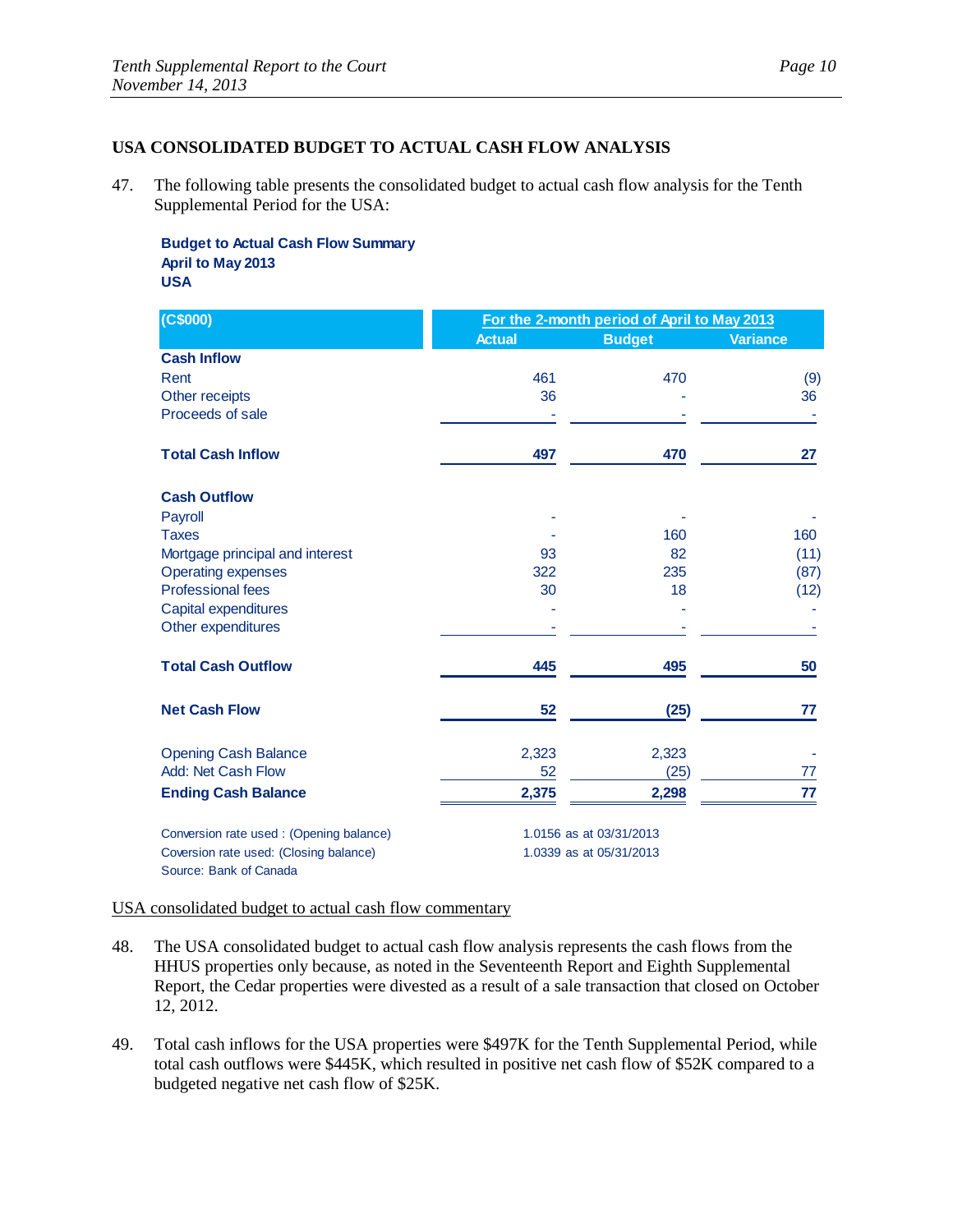- 50. As a result of the positive net cash flow of \$52K, the opening cash balance of \$2,323K as of April 1, 2013 increased to \$2,375K as at May 31, 2013.
- 51. From the First Supplemental Report to the Sixth Supplemental Report, it was disclosed that HII made frequent transfers between operating bank accounts and an interest-earning cash management account. These cash management movements were captured in the other receipts and other expenditures. Since the time of the Seventh Supplemental Report and continuing with this Tenth Supplemental Report, these inter-account cash transfers have been excluded to better represent the actual cash position and net cash flow for the USA. The Monitor intends to continue to reflect the USA properties cash flows on this basis going forward. Please refer to the sections below for further information regarding the amounts listed as other receipts.
- 52. The Monitor's comments on the consolidated cash inflow and outflow variances for the USA for the Tenth Supplemental Period are as follows:

- 53. Rent of \$461K was received compared to a budgeted amount of \$470K, resulting in a nominal unfavorable variance of \$9K.
- 54. Other receipts of \$36K were received compared to a budgeted amount of nil, resulting in a favorable variance of \$36K. This variance is due to a refund received as a result of an overpayment of commissions made by HHUS pertaining to the Hurst Sale transaction in March 2013 that was subsequently refunded in April 2013.

- 55. Taxes of nil were paid compared to a budgeted amount of \$160K, resulting in a favorable variance of \$160K. This variance is primarily due to timing and will be offset in future periods.
- 56. Operating expenses of \$322K were paid compared to a budgeted amount of \$235K, resulting in an unfavorable variance of \$87K. This unfavorable variance is primarily due to unanticipated repairs and maintenance expenditures of \$15K, deferred leasing commissions of \$48K, disbursements related to certain tenant inducements of \$11K, and other miscellaneous expenses of \$13K at HHUS properties.
- 57. The remaining nominal variances noted for mortgage principal and interest, and professional fees primarily represent timing variances.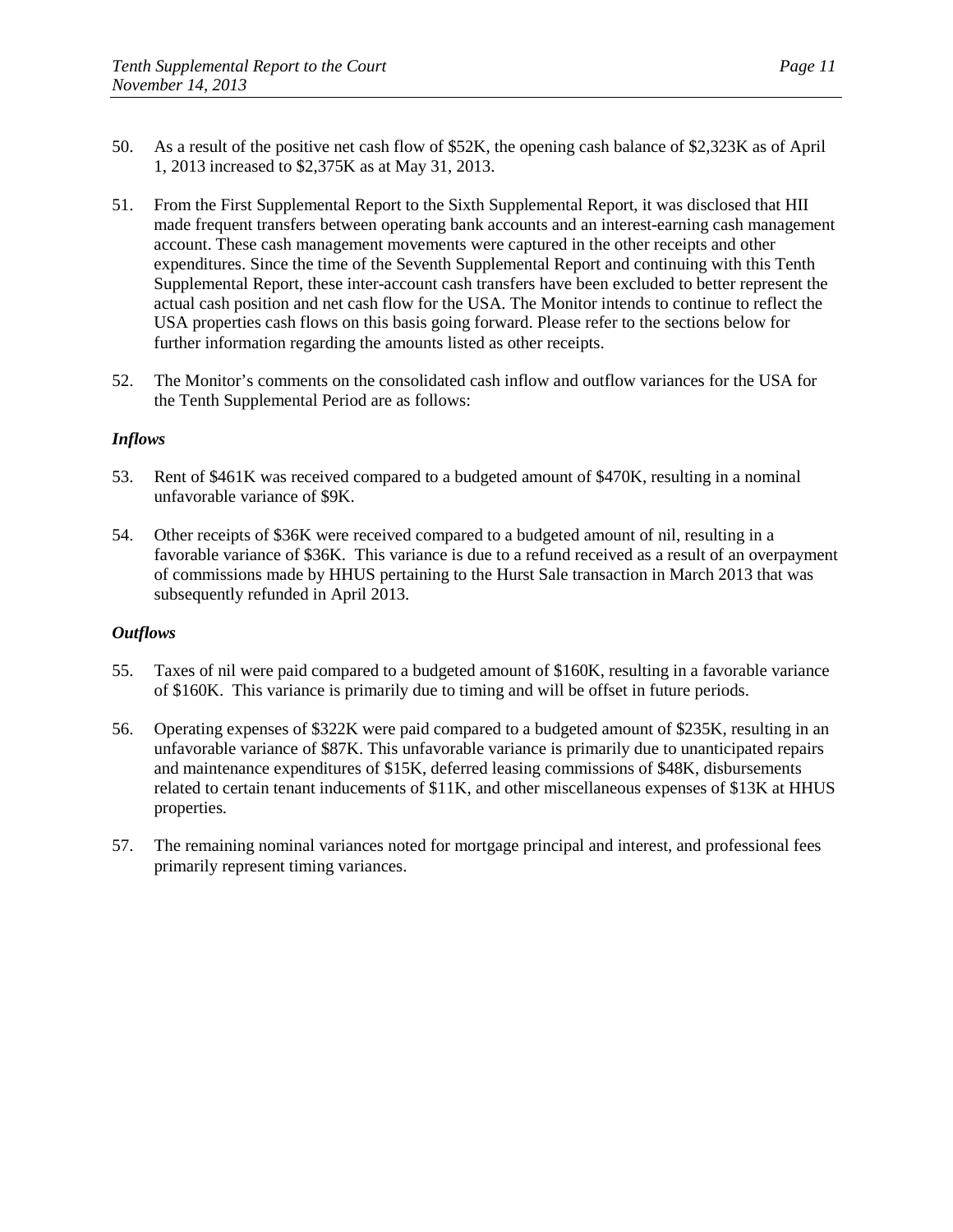# **THE BALTICS CONSOLIDATED BUDGET TO ACTUAL CASH FLOW ANALYSIS**

58. The following is the consolidated budget to actual cash flow analysis for the Tenth Supplemental Period for the Baltics:

**Cash Flow Summary April to May 2013 Baltics**

| (C\$000)                               | For the 2-month period of April to May 2013 |                         |                 |
|----------------------------------------|---------------------------------------------|-------------------------|-----------------|
| <b>Baltics</b>                         | <b>Actual</b>                               | <b>Budget</b>           | <b>Variance</b> |
| <b>Cash Inflow</b>                     |                                             |                         |                 |
| Rent                                   | 610                                         | 4,664                   | (4,054)         |
| Other receipts                         | 519                                         |                         | 519             |
| Proceeds of sale                       |                                             |                         |                 |
| <b>Total Cash Inflow</b>               | 1,129                                       | 4,664                   | (3,535)         |
| <b>Cash Outflow</b>                    |                                             |                         |                 |
| <b>Operating expenses</b>              | 1,280                                       | 1,142                   | (138)           |
| Loan & Swap Interest                   | 2,364                                       | 2,282                   | (82)            |
| Mortgage Principal                     | 670                                         | 670                     |                 |
| Asset management fee                   | 366                                         | 286                     | (80)            |
| <b>Professional fees</b>               | 15                                          | 32                      | 17              |
| <b>VAT payments</b>                    | 239                                         | 187                     | (52)            |
| Capital expenditures                   | 17                                          |                         | (17)            |
| Other expenditures                     | 212                                         |                         | (212)           |
| <b>Total Cash Outflow</b>              | 5,163                                       | 4,599                   | (564)           |
| <b>Net Cash Flow</b>                   | (4,034)                                     | 65                      | (4,099)         |
| <b>Opening Cash Balance</b>            | 5,542                                       | 5,542                   |                 |
| Add: Net Cash Flow                     | (4,034)                                     | 65                      | (4,099)         |
| <b>Ending Cash Balance</b>             | 1,508                                       | 5,607                   | (4,099)         |
| Conversion rate used (Opening balance) |                                             | 1.3042 as at 03/31/2013 |                 |
| Conversion rate used (Closing balance) |                                             | 1.3427 as at 05/31/2013 |                 |
| Source: Bank of Canada                 |                                             |                         |                 |

Baltics consolidated budget to actual cash flow commentary

- 59. Total cash inflows for the Baltics were \$1,129K for the Tenth Supplemental Period, while total cash outflows were \$5,163K, which resulted in a negative net cash flow of \$4,034K compared to a budgeted positive net cash flow of \$65K.
- 60. As a result of the negative net cash flow of \$4,034K, the opening cash balance of \$5,542K at April 1, 2013 decreased to \$1,508K as at May 31, 2013.
- 61. The Monitor's comments on the consolidated cash inflow and outflow variances for the Baltics for the Tenth Supplemental Period are as follows: